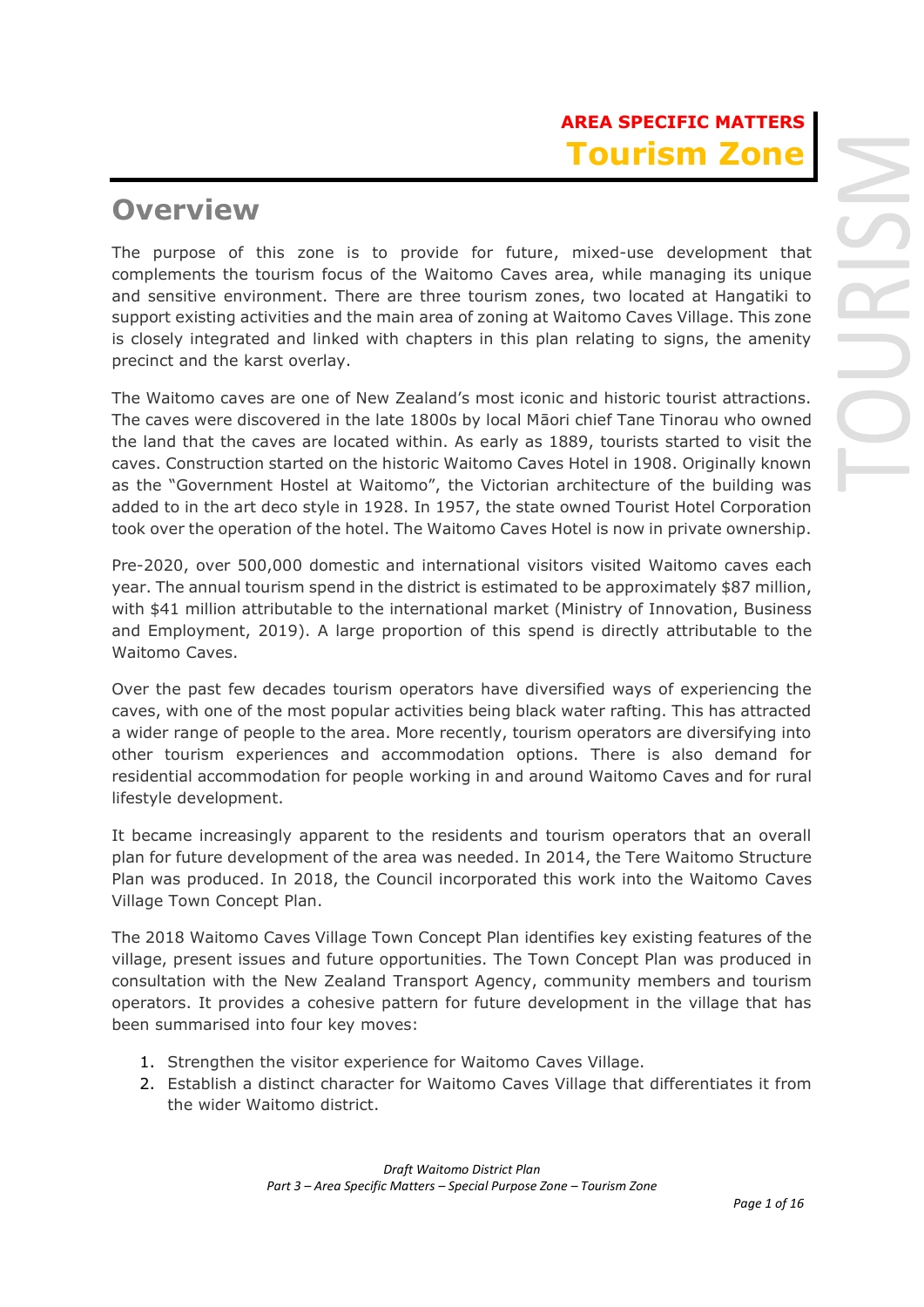- 3. Identify the future land uses and their character to ensure future developments meet the needs of the village as well as reinforcing the identity of the village.
- 4. Improve the pedestrian connectivity within the village to enable safer and more legible connections between activities.

For each key move, the Town Concept Plan provides actions, plans and priorities. The Council is working in a collaborative manner with other agencies and the private sector to achieve these directions. This plan implements a number of the Town Concept Plan's components including the provision of a tourism zone which enables a range of tourism activities as well as providing the facilities and services, including residential accommodation, needed for people working in the tourism industry.

## **Objectives**

*Refer also to the relevant objectives in Part 2 District - Wide Matters and Part 3 - Area Specific Matters*

- **TOUZ-O1.** Enable further development of the tourism industry in Waitomo Caves Village.
- **TOUZ-O2.** Promote increased opportunities to live and work at Waitomo Caves Village.
- **TOUZ-O3.** Manage the current level of tourism activities in and around Hangatiki.
- **TOUZ-O4.** Ensure new development or re-development does not exceed available capacities for servicing and infrastructure and is co-ordinated with infrastructure provision.

## **Policies**

*Refer also to the relevant policies in Part 2 District - Wide Matters and Part 3 - Area Specific Matters*

- **TOUZ-P1.** Within Waitomo Caves Village, provide for a wide range of aboveground and underground tourist facilities, recognising the unique caves environment and ensuring that developments reflect the existing design features of the village by:
	- 1. Requiring land use activities and development to be appropriately located and of a density, scale and intensity that maintains the village's character and amenity; and
	- 2. Encouraging the implementation of the outcomes specified in the key moves of the Waitomo Caves Village Town Concept Plan; and
	- 3. Ensuring new development contributes to the consolidation of activities within the tourism zone boundaries; and
	- 4. Encouraging new and innovative tourism and retail activities, whether these are temporary or permanent; and
	- 5. Enabling activities which provide for the health and well-being of the community and support an identified local need; and
	- 6. Protecting cultural and heritage features; and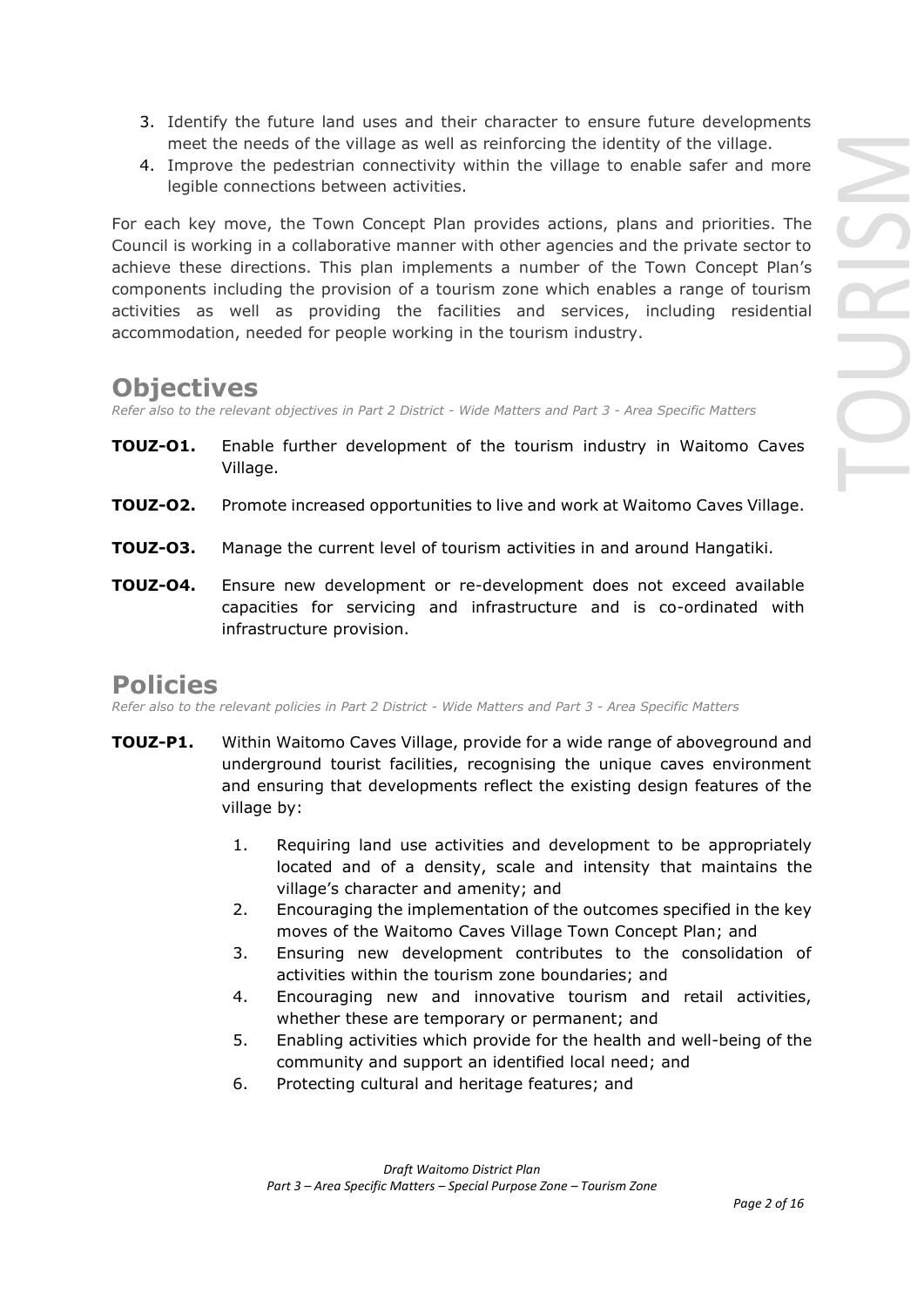- 7. Requiring all activities to protect and enhance the natural environment, including the special ecological features of karst systems and the natural landscape setting; and
- 8. Avoiding activities and development that adversely affect the health and well-being of the Upper Waipa River catchment; and
- 9. Encouraging activities which complement the recreational values of the karst landscape and the Te Araroa trail; and
- 10. Encouraging activities which support enhanced public access to karst features, lakes and river margins as appropriate; and
- 11. Discouraging vehicle-centred activities such as service stations and takeaway food outlets with a drive through facility unless it can be demonstrated that the location and operation of the activity does not compromise local amenity, road safety or efficiency; and
- 12. Ensuring artificial lighting is located, designed and operated to ensure that the natural night sky is preserved as far as practicable in the Waitomo Caves Village tourism zone.
- **TOUZ-P2.** Within the Hangatiki tourism zones, allow new development or intensification of existing land use activities only where:
	- 1. The operation of lawfully established activities in surrounding zones are not compromised by the introduction of a new activity; and
	- 2. The scale, intensity, timing and nature of the adverse effects from the activity can be avoided, remedied or mitigated; and
	- 3. The scale, location and operation of the activity is consistent with the capacity, design and function of the roading hierarchy; and
	- 4. Traffic generated by new development does not compromise road safety or efficiency.
- **TOUZ-P3.** In all tourism zones, enable a range of housing options including minor residential units, co-housing, papakāinga and tiny house developments where these are consistent with the key elements of the zone's amenity and character.
- **TOUZ-P4.** Manage the actual and potential reverse sensitivity effects between residential activities and commercial and tourism activities by:
	- 1. Managing the location, timing and hours of operation of activities to ensure reasonable compatibility with the amenity and character of residential uses; and
	- 2. Ensuring the bulk, design, scale and intensity of buildings is consistent with local character; and
	- 3. Employing landscaping, height, building coverage, and bulk and location controls as the primary means of maintaining the character and amenity values of the zone in respect of privacy, access to sunlight and overshadowing; and
	- 4. Ensuring adequate provision is made for on-site parking and vehicle manoeuvring areas and requiring activities to mitigate adverse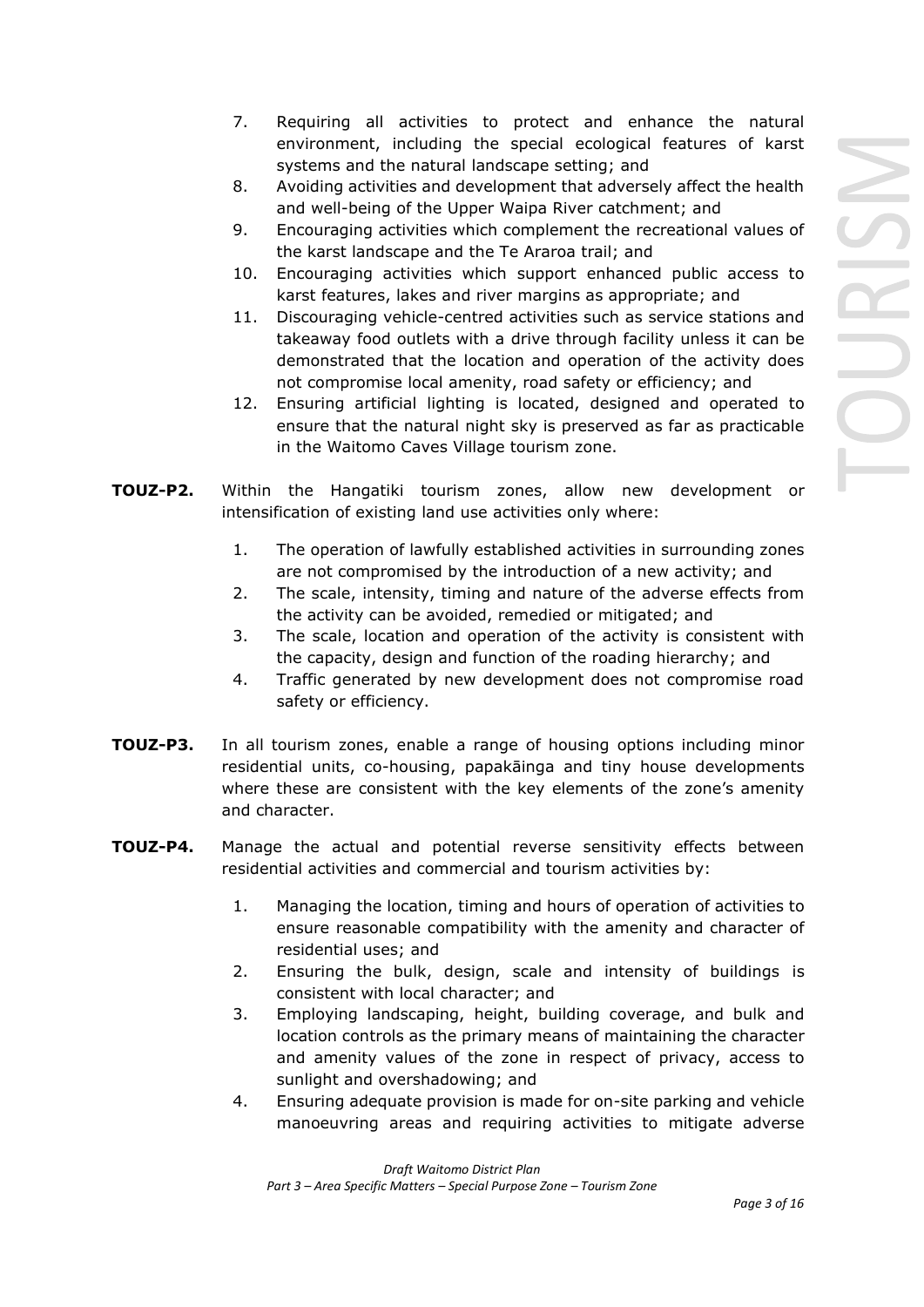effects related to traffic generation during night-times and early mornings; and

- 5. In Waitomo Caves Village tourism zone, enabling camping grounds and larger scale tourism, commercial and visitor accommodation activities only where the design enhances zone amenity, quality and character, and where servicing issues and related effects are appropriately addressed.
- **TOUZ-P5.** Ensure that amenity and safety is maintained within the zone and that reverse sensitivity effects are minimised by:
	- 1. Requiring that activities and buildings are set back from road and internal boundaries; and
	- 2. In specified circumstances, requiring that activities incorporate landscaping; and
	- 3. Requiring noise sensitive activities located adjacent to State Highways and/or railways to provide sufficient acoustic treatment to protect the level of amenity anticipated in the zone; and
	- 4. Ensuring activities do not compromise the safe operation of the land transport network; and
	- 5. Minimising the effects of activities that detract from the amenity of other sites within the surrounding environment; and
	- 6. Maintaining minimum permeability and building coverage standards to ensure buildings and activities protect the hydrology of underlying karst systems and retain the character of open space and connection to the natural landscape; and
	- 7. Providing for home businesses where these are of a nature, scale and location that does not adversely affect the character of the area; and
	- 8. Managing the keeping of animals to a level that is compatible with the amenity expectations of the zone; and
	- 9. Avoiding the establishment of fortified sites.
- **TOUZ-P6.** Manage activities that propose to locate near scheduled features and sites, so that they do not diminish the qualities and values of these features, particularly avoiding any modification to abiotic and biotic cave features.
- **TOUZ-P7.** Minimise the potential for residential based visitor accommodation and staff accommodation associated with a tourism facility to generate adverse traffic and noise effects on adjoining properties by restricting maximum occupancy.
- **TOUZ-P8.** Where reticulated wastewater and stormwater networks are available, discourage development that requires servicing and infrastructure at an adverse cost to the community.
- **TOUZ-P9.** Where reticulated wastewater and stormwater networks are not available, restrict the scale and intensity of development and subdivision to ensure it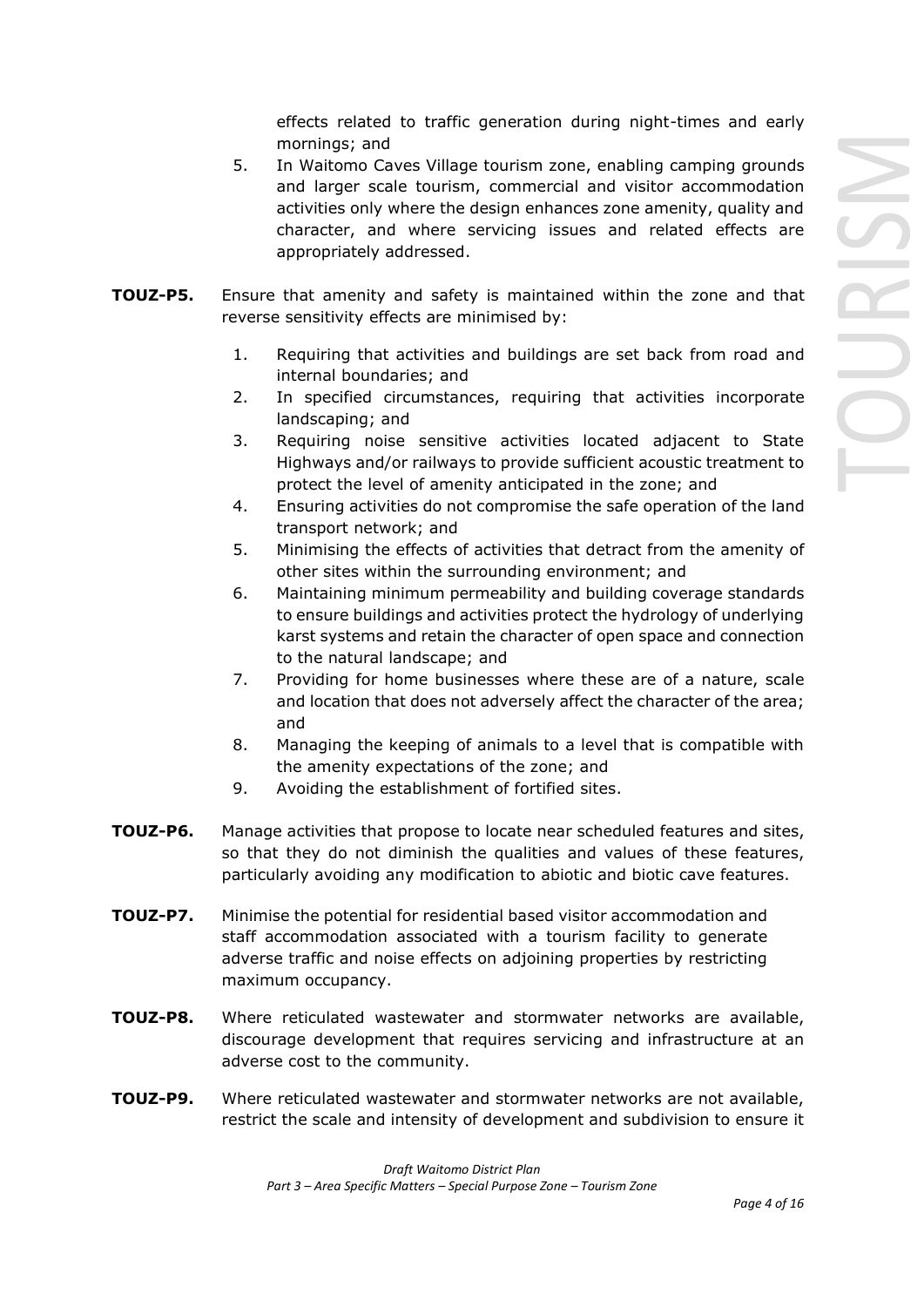can be serviced by on site non-reticulated wastewater and stormwater methods.

- **TOUZ-P10.** Adequate assessment of the natural hazard risk must be undertaken prior to the establishment of new development. Some areas may not be appropriate for development if the natural hazard risk cannot be appropriately managed.
- **TOUZ-P11.** Land use activities and development should be restricted to a density, scale and intensity and be located appropriately, in order to maintain the zone's character and amenity. This policy particularly applies to, but is not limited to large scale retail activities and industrial activities.

## **Rules**

The rules that apply to the tourism zone are contained in the tables listed below. To undertake any activity, it must comply with all the rules listed in:

- TOUZ Table 1 Activities Rules; and
- TOUZ Table 2 Performance Standards; and
- Any relevant provision in Part 2 District-Wide Matters.

Where an activity breaches more than one rule, the most restrictive status shall apply to the activity.

Refer to [Part 1](javascript:void(0)) - How the Plan Works for an explanation of how to use this Plan, including activity status abbreviations.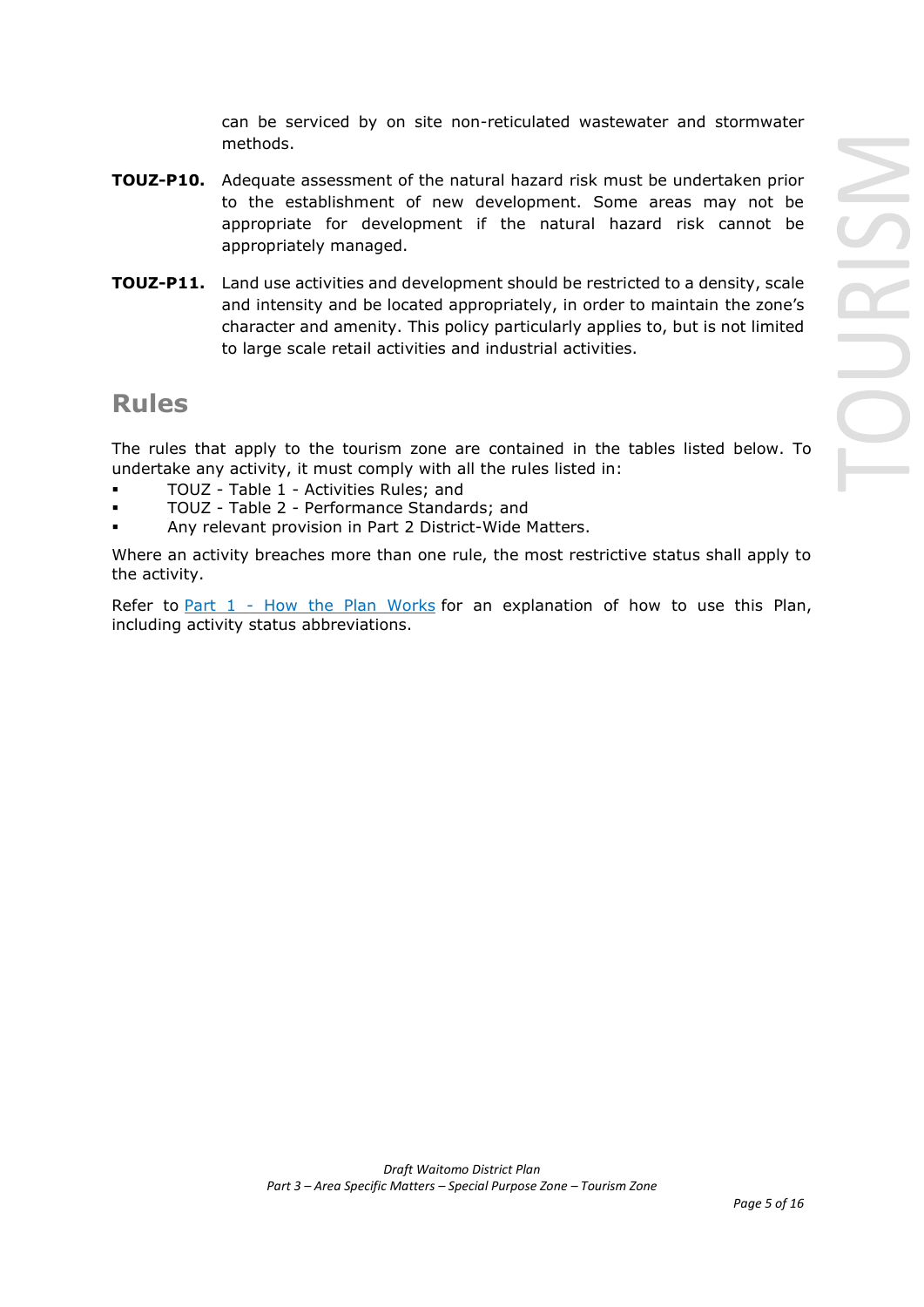## **TOUZ - Table 1 – Activities Rules**

| TOUZ-R1.         | <b>Tourism facilities</b>                                                                                                         |
|------------------|-----------------------------------------------------------------------------------------------------------------------------------|
| TOUZ-R2.         | Cafes, restaurants, clubrooms and licensed premises, coffee carts and food trucks                                                 |
| TOUZ-R3.         | Hire of motorised and non-motorised vehicles and recreational equipment and<br>ancillary repair of vehicles/equipment being hired |
| TOUZ-R4.         | Retail activities including pop up shops but excluding large format retail and<br>outdoor retail activities                       |
| TOUZ-R5.         | <b>Commercial services and indoor fitness centres</b>                                                                             |
| TOUZ-R6.         | Educational facilities and community facilities, libraries and museums                                                            |
| TOUZ-R7.         | Visitor accommodation, camping grounds and staff accommodation associated with<br>a tourism facility                              |
| TOUZ-R8.         | <b>Residential based visitor accommodation</b>                                                                                    |
| TOUZ-R9.         | Residential units, minor residential units and duplex dwellings                                                                   |
| <b>TOUZ-R10.</b> | Co-housing, papakainga and tiny house developments                                                                                |
| <b>TOUZ-R11.</b> | <b>Emergency services facilities</b>                                                                                              |
| <b>TOUZ-R12.</b> | Accessory buildings ancillary to any permitted activity                                                                           |
| <b>TOUZ-R13.</b> | Construction, addition and alteration of buildings for any permitted activity                                                     |

### **Activity status: PER**

#### **Where:** 1. All of the performance standards in TOUZ –Table 2 are complied with. *Note: Where the building is listed in SCHED1 - Heritage Buildings and Structures, also see the historic heritage chapter. Note: Where building work is carried out (for example to join two tiny houses together by a walkway or create a permanent deck) or where kitchen and bathroom plumbing fittings need to be connected to reticulated water or wastewater systems or septic tank systems, the tiny house becomes a building.* **achieved with TOUZ-R26 to TOUZ-R36: RDIS Activity status where compliance is not achieved with TOUZ-R37 to TOUZ-R41: DIS Where the activity is RDIS, the matters over which discretion is restricted are:** (a) The matters of discretion associated with any performance standard which cannot be complied with in TOUZ -Table 2.

**Activity status where compliance is not** 

JRISN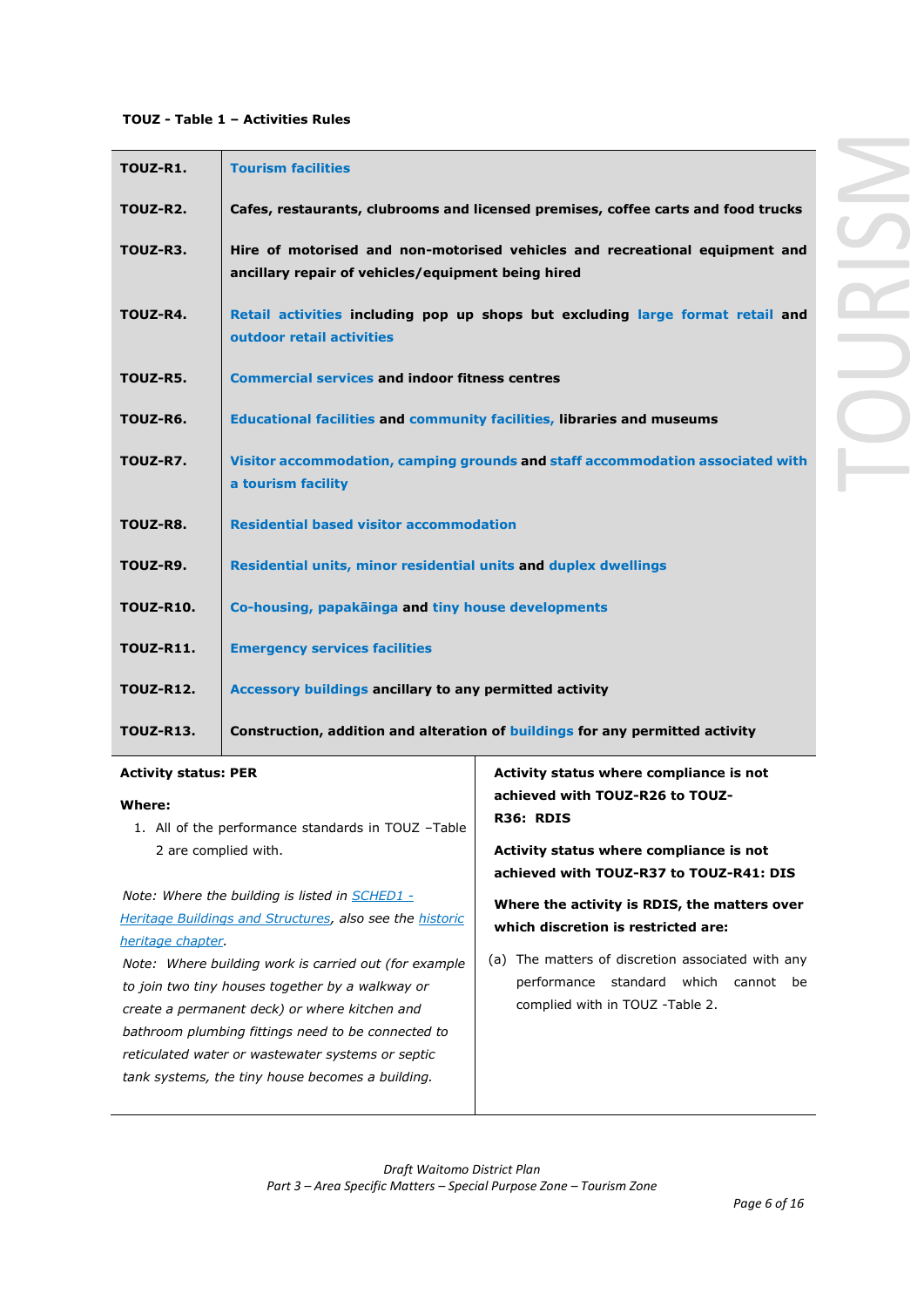| Activity status where compliance is not |  |
|-----------------------------------------|--|
| achieved: DIS                           |  |
|                                         |  |
|                                         |  |
|                                         |  |
|                                         |  |
|                                         |  |
|                                         |  |
|                                         |  |
|                                         |  |
|                                         |  |

## **Activity status: PER**

#### **Where:**

- 1. No more than two full time equivalent persons who do not reside on the site are are employed in the home business, except in tiny house developments where only the people living on the site can be engaged in the home business; and
- 2. The hours of operation for the home business are between 7am and 7pm Monday to Friday and between 9am and 5pm Saturday, Sunday and Public Holidays; and
- 3. Any outdoor storage must be visually screened from any road or public space; and
- 4. A home business may include home based child care but must not be any of the following activities: panel beating, spray painting, motor vehicle repair or wrecking, fibre glassing activities involving heavy vehicles, sheet metal work, wrought iron work, activities involving scrap metal or demolition materials or hazardous waste substances, activities involving fish or meat processing, funeral parlours, boarding or breeding kennels or catteries. In the tourism zone these activities are **industrial activities.**

| <b>TOUZ-R15.</b>                      | Housing and keeping of animals                                                                             |                                                          |
|---------------------------------------|------------------------------------------------------------------------------------------------------------|----------------------------------------------------------|
| <b>Activity status: PER</b><br>Where: |                                                                                                            | Activity status where compliance is not<br>achieved: DIS |
|                                       | 1. The number of poultry must not exceed 5 per site<br>and must not include any roosters; and              |                                                          |
|                                       | 2. Sites may be used for grazing of horses and farm<br>animals but pigs must not be kept within the        |                                                          |
|                                       | Waitomo Caves Village tourism zone. Pigs may be<br>kept in the Hangatiki tourism zones; and                |                                                          |
|                                       | 3. A maximum of two beehives are permitted per site<br>only where the net site area is equal to or greater |                                                          |
| than 1000 $m2$ and;<br>(i)            | The site is not adjacent to an educational<br>facility or a community facility; and                        |                                                          |
| (ii)                                  | The beehive(s) are located at least 5 $m$ from<br>any site boundary.                                       |                                                          |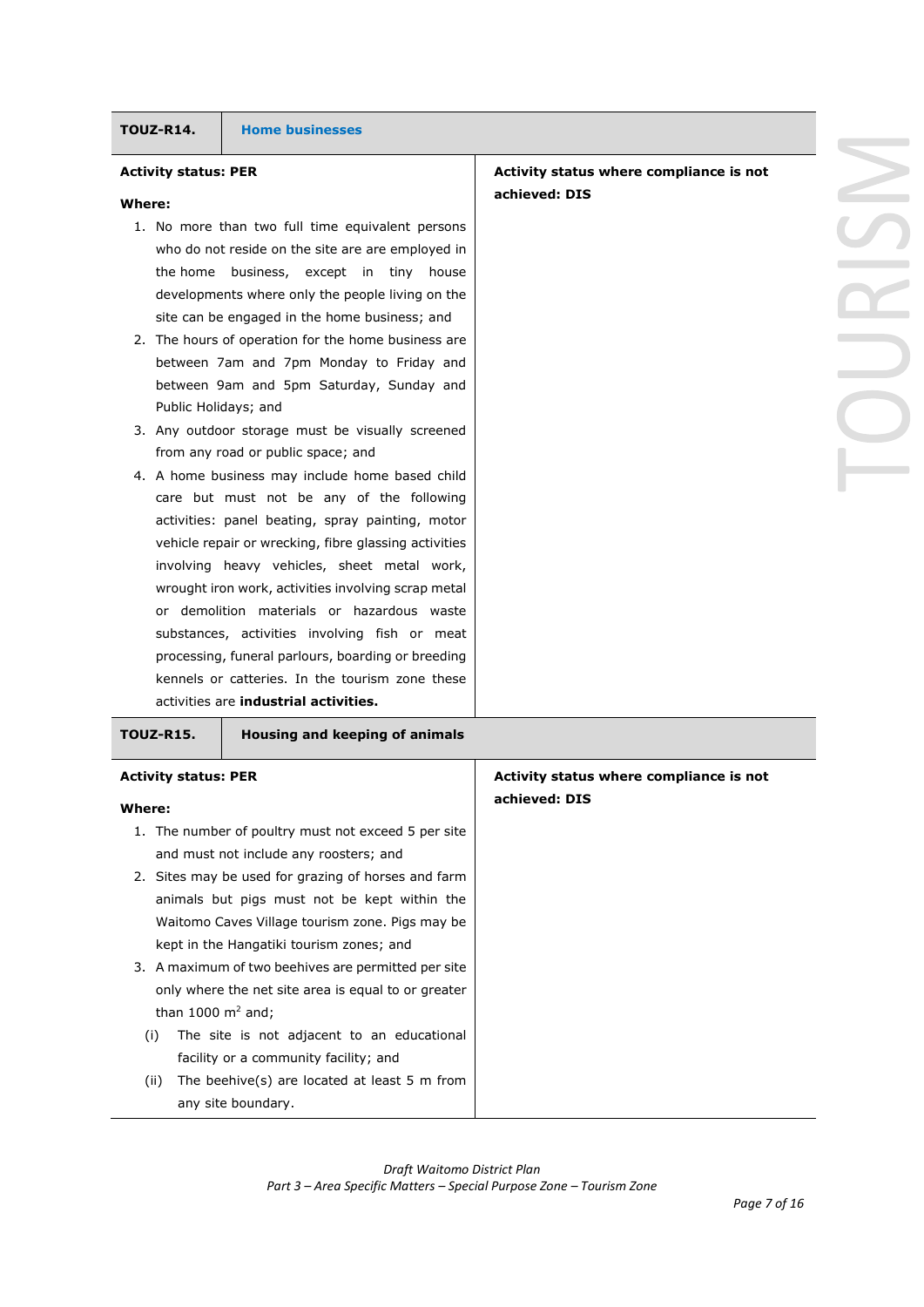| <b>TOUZ-R16.</b>            | Demolition and/or removal of buildings and structures                                                                                                                   |                                                          |
|-----------------------------|-------------------------------------------------------------------------------------------------------------------------------------------------------------------------|----------------------------------------------------------|
| <b>Activity status: PER</b> |                                                                                                                                                                         | Activity status where compliance is not                  |
|                             | Where the building is listed in <b>SCHED1</b> - Heritage                                                                                                                | achieved: N/A                                            |
| chapter.                    | <b>Buildings and Structures, see the historic heritage</b>                                                                                                              |                                                          |
| <b>TOUZ-R17.</b>            | Service stations and motor vehicle repair garages                                                                                                                       |                                                          |
| <b>TOUZ-R18.</b>            | Takeaway food outlets with a drive through facility                                                                                                                     |                                                          |
| <b>Activity Status: DIS</b> |                                                                                                                                                                         | Activity status where compliance is not                  |
| Where:                      |                                                                                                                                                                         | achieved: NC                                             |
| zones.                      | 1. The activity is located in the Hangatiki tourism                                                                                                                     |                                                          |
| <b>TOUZ-R19.</b>            | <b>Helipads and helicopter landings sites</b>                                                                                                                           |                                                          |
| <b>Activity status: DIS</b> |                                                                                                                                                                         | Activity status where compliance is not                  |
| chapter.                    | Note: This rule does not apply to landing of aircraft by<br>emergency services or any other aircraft in the event<br>of an emergency. Also see the temporary activities |                                                          |
| <b>TOUZ-R20.</b>            | <b>Boarding houses and retirement villages</b>                                                                                                                          |                                                          |
| <b>Activity status: DIS</b> |                                                                                                                                                                         | Activity status where compliance is not<br>achieved: N/A |
| <b>TOUZ-R21.</b>            | Activities not otherwise listed in Table 1                                                                                                                              |                                                          |
| <b>Activity status: DIS</b> |                                                                                                                                                                         | Activity status where compliance is not<br>achieved: N/A |
| <b>TOUZ-R22.</b>            | <b>Industrial activities</b>                                                                                                                                            |                                                          |
| <b>TOUZ-R23.</b>            | <b>Primary production activities</b>                                                                                                                                    |                                                          |
| <b>TOUZ-R24.</b>            | Large format retail and outdoor retail activities                                                                                                                       |                                                          |
| <b>Activity status: NC</b>  |                                                                                                                                                                         | Activity status where compliance is not<br>achieved: N/A |
|                             |                                                                                                                                                                         |                                                          |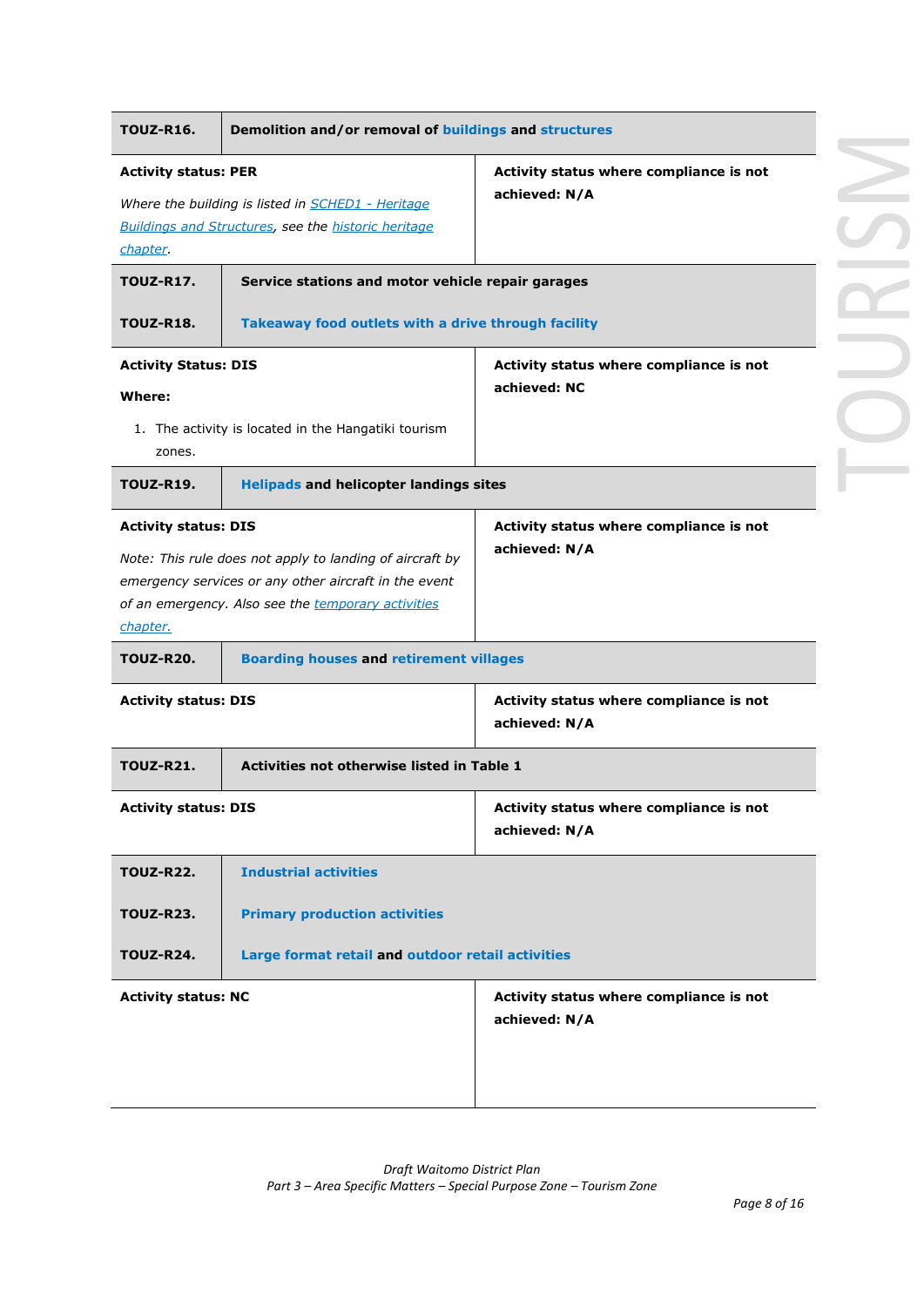**TOUZ-R25. Fortified sites**

**Activity status: PR Activity status where compliance is not achieved: N/A**

## **TOUZ - Table 2 - Performance Standards**

| Minimum setback from road boundaries<br><b>TOUZ-R26.</b>                                                                                                                                                                                                                                                                                                                                                                                                                                                                                                                                            |                                                                                                                                                                                                                                                                                                                                                                                                                                                                                                                                                                                                                                                                                                                                                                 |
|-----------------------------------------------------------------------------------------------------------------------------------------------------------------------------------------------------------------------------------------------------------------------------------------------------------------------------------------------------------------------------------------------------------------------------------------------------------------------------------------------------------------------------------------------------------------------------------------------------|-----------------------------------------------------------------------------------------------------------------------------------------------------------------------------------------------------------------------------------------------------------------------------------------------------------------------------------------------------------------------------------------------------------------------------------------------------------------------------------------------------------------------------------------------------------------------------------------------------------------------------------------------------------------------------------------------------------------------------------------------------------------|
| 1. In the Waitomo Caves Village tourism zone the<br>minimum setback from road boundaries for any<br>building adjacent to any road must be at least 5<br>m; and<br>2. In the Hangatiki tourism zones the minimum<br>setback from road boundaries for any building<br>adjacent to a district road must be at least 5 m;<br>and<br>3. In the Hangatiki tourism zones the minimum<br>setback from road boundaries for any building<br>adjacent to a designated State Highway must be<br>at least 30 m; and<br>4. For the avoidance of doubt a tiny house is a<br>building for the purpose of this rule. | Matters over which discretion is restricted:<br>(a) Visual effects including bulk, scale and location<br>of the building; and<br>(b) The provision of daylight and sunlight into<br>neighbouring buildings; and<br>(c) Effects on surrounding properties, character<br>and amenity; and<br>(d) Ability to soften the visual impact of<br>the building from nearby residential properties<br>and adjoining road boundaries, including<br>retention of any existing mature trees and<br>landscaping; and<br>(e) Potential reverse sensitivity effects on any<br>adjoining activities; and<br>(f) Parking, manoeuvring and access; safety and<br>efficiency, including the provision of sufficient<br>off-street parking and the effects of traffic<br>generation. |
| Minimum setback from internal boundaries<br><b>TOUZ-R27.</b>                                                                                                                                                                                                                                                                                                                                                                                                                                                                                                                                        |                                                                                                                                                                                                                                                                                                                                                                                                                                                                                                                                                                                                                                                                                                                                                                 |
| 1. The minimum setback for buildings from internal<br>site boundaries must be 1.5 m, provided that:<br>(i) The eaves of any building may encroach into<br>the required setback by not more than 600<br>mm; and<br>(ii) In all locations, no building or eave shall<br>encroach into any vehicle accessway, service<br>lane, driveway, or other vehicle access point;<br>AND<br>2. Buildings may be erected up to any common<br>boundary with an adjoining site which is in the<br>same holding; and                                                                                                 | Matters over which discretion is restricted:<br>(a) Visual effects including bulk, scale and location<br>of the building; and<br>(b) The provision of daylight and sunlight into<br>neighbouring buildings; and<br>(c) Effects on surrounding properties, character and<br>amenity; and<br>(d) Ability to soften the visual impact of<br>the building from nearby residential properties<br>and adjoining road boundaries, including<br>retention of any existing mature trees and<br>landscaping; and                                                                                                                                                                                                                                                          |

*Draft Waitomo District Plan*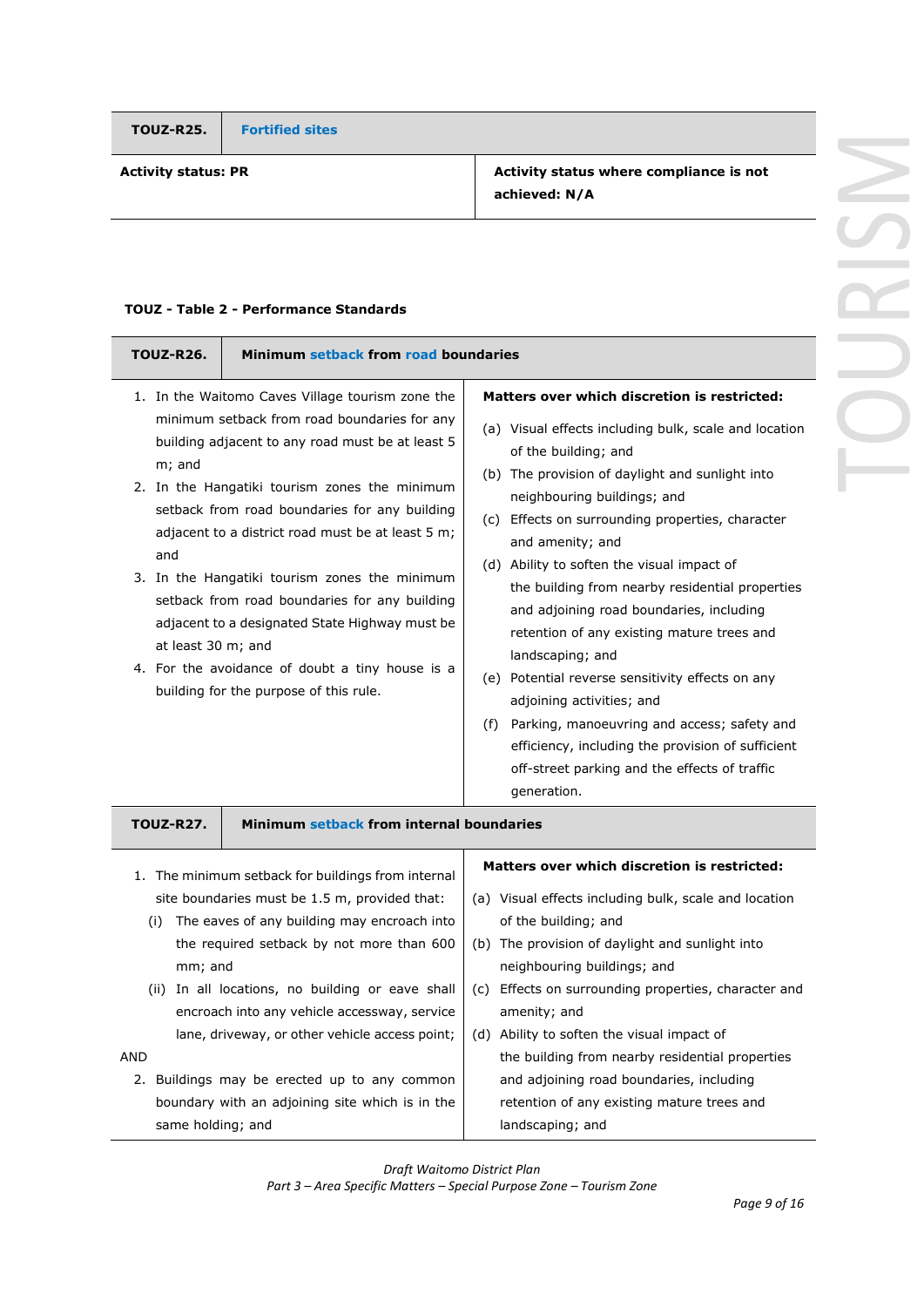|                  |                                                                                                                                                                                                                                                                                                                                                                                                                                                                                                                                                                                                                                                                                                                                              | (e) The potential effects of the building or eave     |
|------------------|----------------------------------------------------------------------------------------------------------------------------------------------------------------------------------------------------------------------------------------------------------------------------------------------------------------------------------------------------------------------------------------------------------------------------------------------------------------------------------------------------------------------------------------------------------------------------------------------------------------------------------------------------------------------------------------------------------------------------------------------|-------------------------------------------------------|
|                  |                                                                                                                                                                                                                                                                                                                                                                                                                                                                                                                                                                                                                                                                                                                                              | encroaching into any vehicle accessway, service       |
|                  |                                                                                                                                                                                                                                                                                                                                                                                                                                                                                                                                                                                                                                                                                                                                              | lane, driveway, or other vehicle access point;        |
|                  |                                                                                                                                                                                                                                                                                                                                                                                                                                                                                                                                                                                                                                                                                                                                              | and                                                   |
|                  | (f)                                                                                                                                                                                                                                                                                                                                                                                                                                                                                                                                                                                                                                                                                                                                          | Potential reverse sensitivity effects on any          |
|                  |                                                                                                                                                                                                                                                                                                                                                                                                                                                                                                                                                                                                                                                                                                                                              | adjoining activities.                                 |
|                  |                                                                                                                                                                                                                                                                                                                                                                                                                                                                                                                                                                                                                                                                                                                                              |                                                       |
|                  |                                                                                                                                                                                                                                                                                                                                                                                                                                                                                                                                                                                                                                                                                                                                              |                                                       |
| with NATC-R2.    |                                                                                                                                                                                                                                                                                                                                                                                                                                                                                                                                                                                                                                                                                                                                              |                                                       |
| <b>TOUZ-R28.</b> |                                                                                                                                                                                                                                                                                                                                                                                                                                                                                                                                                                                                                                                                                                                                              |                                                       |
|                  |                                                                                                                                                                                                                                                                                                                                                                                                                                                                                                                                                                                                                                                                                                                                              |                                                       |
|                  |                                                                                                                                                                                                                                                                                                                                                                                                                                                                                                                                                                                                                                                                                                                                              | <b>Matters over which discretion is restricted:</b>   |
|                  |                                                                                                                                                                                                                                                                                                                                                                                                                                                                                                                                                                                                                                                                                                                                              | (a) Visual effects including bulk, scale and location |
|                  |                                                                                                                                                                                                                                                                                                                                                                                                                                                                                                                                                                                                                                                                                                                                              | of the structure or materials; and                    |
|                  |                                                                                                                                                                                                                                                                                                                                                                                                                                                                                                                                                                                                                                                                                                                                              | (b) The provision of daylight and sunlight into       |
|                  |                                                                                                                                                                                                                                                                                                                                                                                                                                                                                                                                                                                                                                                                                                                                              | neighbouring buildings; and                           |
|                  | (C)                                                                                                                                                                                                                                                                                                                                                                                                                                                                                                                                                                                                                                                                                                                                          | Effects on surrounding properties, character and      |
|                  |                                                                                                                                                                                                                                                                                                                                                                                                                                                                                                                                                                                                                                                                                                                                              | amenity; and                                          |
| 1.               |                                                                                                                                                                                                                                                                                                                                                                                                                                                                                                                                                                                                                                                                                                                                              | (d) Ability to soften the visual impact of            |
|                  |                                                                                                                                                                                                                                                                                                                                                                                                                                                                                                                                                                                                                                                                                                                                              | the structure or materials from nearby                |
|                  |                                                                                                                                                                                                                                                                                                                                                                                                                                                                                                                                                                                                                                                                                                                                              | residential properties and adjoining road             |
|                  |                                                                                                                                                                                                                                                                                                                                                                                                                                                                                                                                                                                                                                                                                                                                              | boundaries, including retention of any                |
|                  |                                                                                                                                                                                                                                                                                                                                                                                                                                                                                                                                                                                                                                                                                                                                              | existing mature trees and landscaping; and            |
|                  | (e)                                                                                                                                                                                                                                                                                                                                                                                                                                                                                                                                                                                                                                                                                                                                          | Potential reverse sensitivity effects on any          |
|                  |                                                                                                                                                                                                                                                                                                                                                                                                                                                                                                                                                                                                                                                                                                                                              | adjoining activities.                                 |
|                  | 3. This rule does not apply to common walls of<br>duplex dwellings; and<br>4. Decks, balconies and terraces more than 1.5 m<br>in height from ground level and located along<br>any internal boundary must be setback 3 m; and<br>5. For the avoidance of doubt a tiny house is a<br>building for the purpose of this rule.<br>Note: All buildings and structures, must also comply<br>1. Structures must not exceed 10 m in height as<br>measured from ground level; and<br>2. No structure or stored materials shall penetrate<br>a recession plane at right angles to a boundary<br>inclined inwards and upwards at an angle of 45°<br>from 3 m above the ground level of the road or<br>internal boundaries of a site. See Figure - TOUZ | Height and height in relation to boundary             |

## **Figure – TOUZ 1 - Height in relation to boundary**



**TOUZ-R29. Landscaping of road boundaries**

1. Where a site adjoins a road, the road boundary must be landscaped to a minimum depth of 2 m, except for the required access and egress points. The landscaping must consist of either

## **Matters over which discretion is restricted:**

(a) Species of plants and height at time of planting; and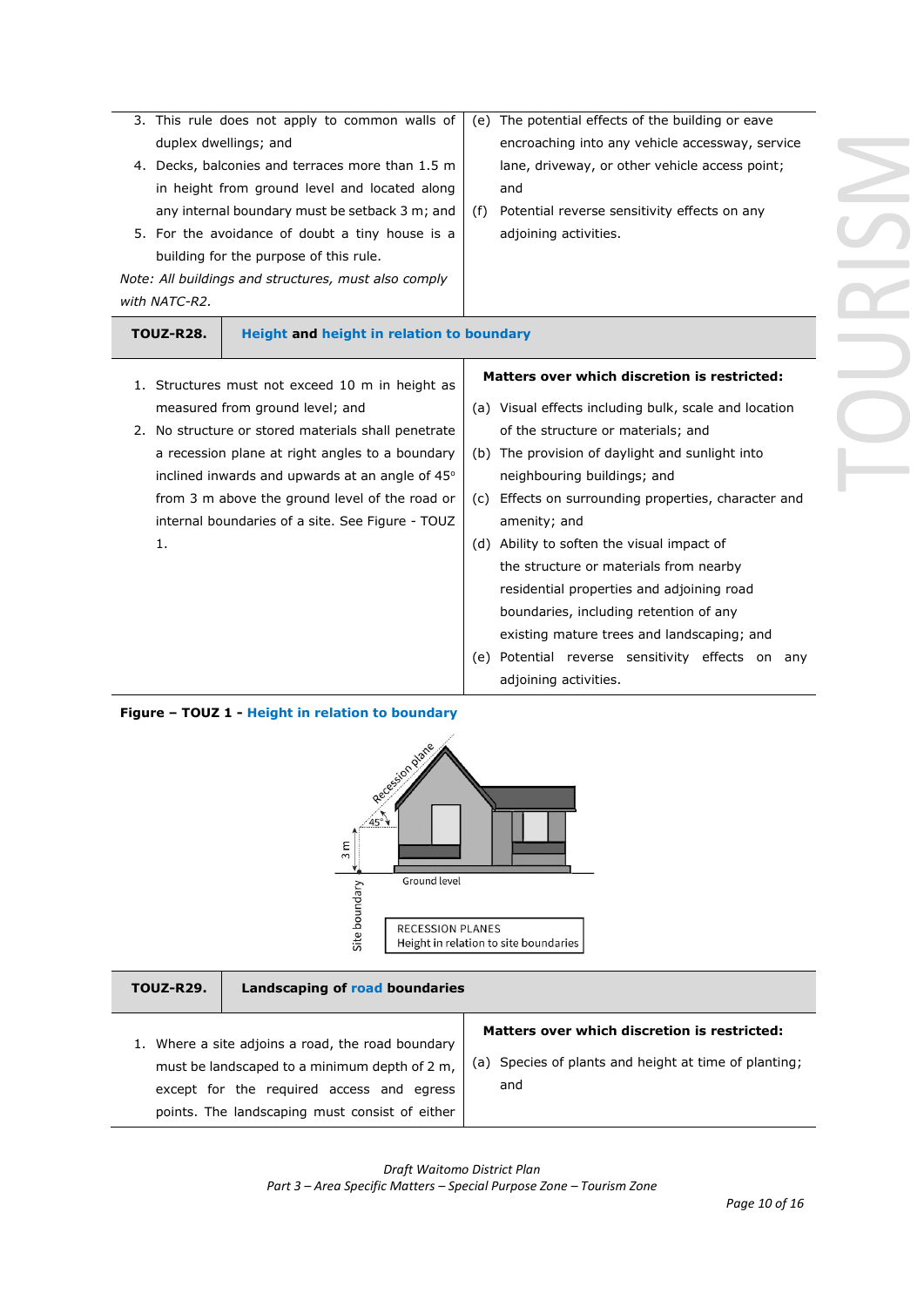| grass and/or a combination of groundcovers,<br>shrubs and/or trees.                                                                                                     | (b) The extent to which the key moves in the<br>Waitomo Caves Village Town Concept Plan have<br>been considered and provided for; and<br>(c) Visual effects including bulk, scale and location<br>of the building or activity; and<br>(d) Other methods employed to soften the visual<br>impact of the building or activity from the road;<br>and<br>(e) Topographical and geographical features<br>affecting the ability to provide the required<br>landscaping.                                                                                                            |
|-------------------------------------------------------------------------------------------------------------------------------------------------------------------------|------------------------------------------------------------------------------------------------------------------------------------------------------------------------------------------------------------------------------------------------------------------------------------------------------------------------------------------------------------------------------------------------------------------------------------------------------------------------------------------------------------------------------------------------------------------------------|
| <b>TOUZ-R30.</b><br><b>Hours of operation</b>                                                                                                                           |                                                                                                                                                                                                                                                                                                                                                                                                                                                                                                                                                                              |
| 1. The activities listed in TOUZ-R1 to TOUZ-R6<br>must not operate outside the hours of Monday<br>to Sunday 7am - 9pm, including the loading<br>and unloading of goods. | Matters over which discretion is restricted:<br>(a) The layout, design and location of activities on<br>the site, including parking areas, loading areas<br>and outdoor seating areas; and<br>(b) The time and duration of the noise effect and<br>the anticipated noise level; and<br>(c) The reverse sensitivity effects associated with<br>outdoor dining; and<br>(d) Effects on surrounding properties, character and<br>amenity; and<br>(e) The extent to which topographical and<br>geographical features, landscaping and<br>screening on the site will assist in the |

| TOUZ-R31. | <b>Maximum floor space</b>                                                                                                                                                                                                                           |                                                                                                                                                                                                                                                                                                                                                                                                                                                                                                                                      |
|-----------|------------------------------------------------------------------------------------------------------------------------------------------------------------------------------------------------------------------------------------------------------|--------------------------------------------------------------------------------------------------------------------------------------------------------------------------------------------------------------------------------------------------------------------------------------------------------------------------------------------------------------------------------------------------------------------------------------------------------------------------------------------------------------------------------------|
|           | 1. The maximum floor space used for permitted<br>activities listed in TOUZ-R1 to TOUZ-R6 must<br>not exceed 250 m <sup>2</sup> gross floor area, provided<br>that this rule does not apply to any site in the<br>Waitomo Caves Village tourism zone. | Matters over which discretion is restricted:<br>(a) Parking, manoeuvring and access; safety and<br>efficiency, including the provision of sufficient<br>off-street parking and the effects of traffic<br>generation; and<br>The layout, design and location of activities on<br>(b)<br>the site, including parking areas, loading areas<br>and vehicle access points; and<br>Effects on surrounding properties, character and<br>(C)<br>amenity; and<br>Potential reverse sensitivity effects on any<br>(d)<br>adjoining activities. |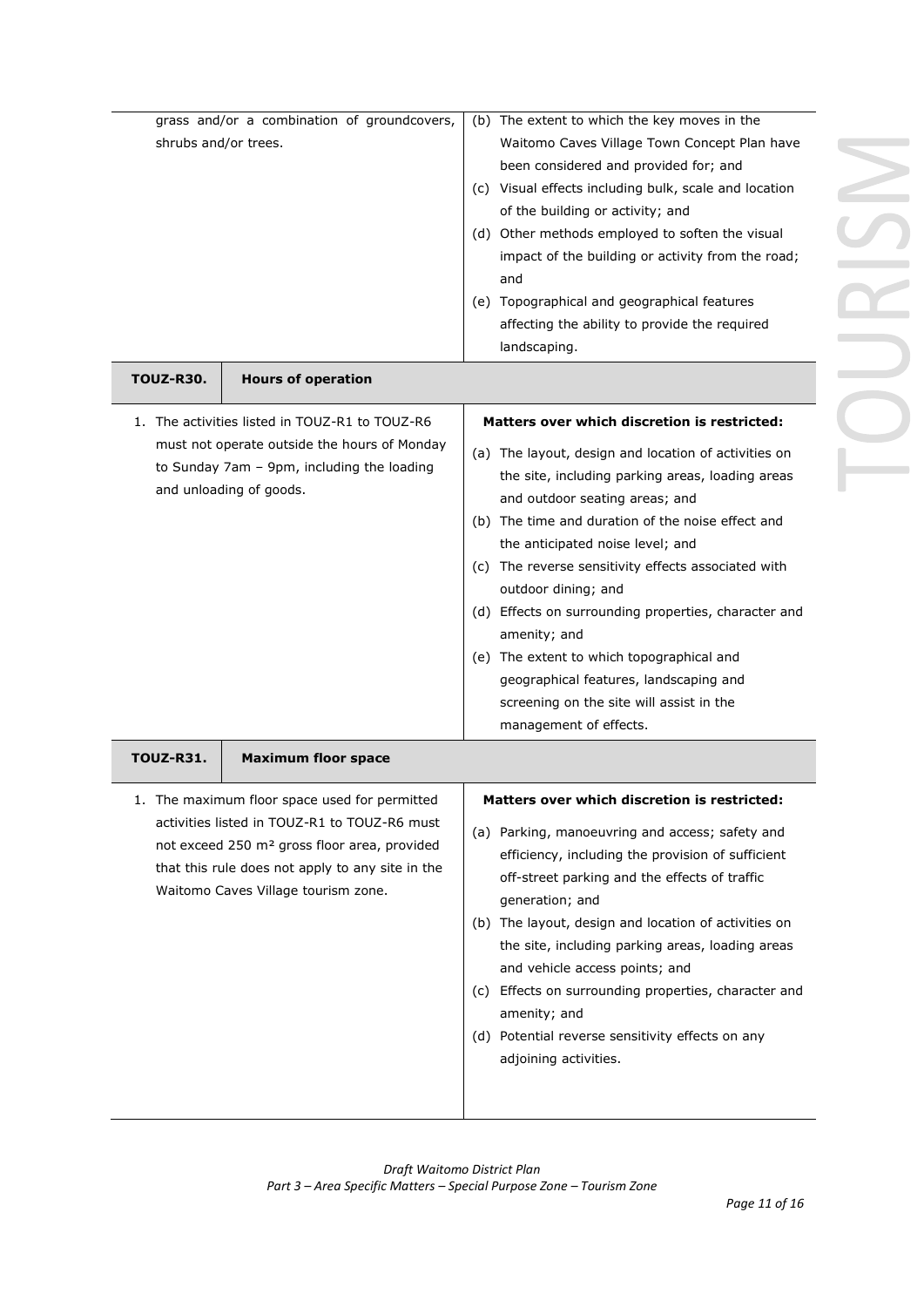| <b>TOUZ-R32.</b>              | <b>Site layout</b>                                                                                                                                                                                                                                                                                                                                                                                                                                                                                                                                                                                    |                                                                                                                                                                                                                                                                                                                                                                                                                                                                                                                                                                                           |
|-------------------------------|-------------------------------------------------------------------------------------------------------------------------------------------------------------------------------------------------------------------------------------------------------------------------------------------------------------------------------------------------------------------------------------------------------------------------------------------------------------------------------------------------------------------------------------------------------------------------------------------------------|-------------------------------------------------------------------------------------------------------------------------------------------------------------------------------------------------------------------------------------------------------------------------------------------------------------------------------------------------------------------------------------------------------------------------------------------------------------------------------------------------------------------------------------------------------------------------------------------|
|                               | 1. For the activities listed in TOUZ-R1 to TOUZ-R6,<br>except on rear sites, the main public entrance<br>into a building must be orientated so that is<br>parallel to the road boundary of the site.                                                                                                                                                                                                                                                                                                                                                                                                  | <b>Matters over which discretion is restricted:</b><br>(a) The ability to provide opportunities for<br>landscaping; and<br>(b) The extent to which the key moves in the<br>Waitomo Caves Village Town Concept Plan have<br>been considered and provided for; and<br>(c) Effects on the streetscape and the extent to<br>which the proposal avoids blank walls facing the<br>road; and<br>(d) The location of parking and loading areas; and<br>(e) Visibility of the public entrance of the building<br>from the road.                                                                    |
| <b>TOUZ-R33.</b><br>TOUZ-R34. | <b>Residential based visitor accommodation</b><br>Staff accommodation associated with a tourism facility                                                                                                                                                                                                                                                                                                                                                                                                                                                                                              |                                                                                                                                                                                                                                                                                                                                                                                                                                                                                                                                                                                           |
| at any one time; and<br>time. | 1. For residential based visitor accommodation the<br>maximum occupancy must not exceed ten guests<br>2. For staff accommodation associated with a<br>tourism facility, the maximum occupancy must<br>not exceed ten staff members per site at any one                                                                                                                                                                                                                                                                                                                                                | Matters over which discretion is restricted:<br>The effect on surrounding properties, character<br>(a)<br>and amenity; and<br>Parking, manoeuvring and access; safety and<br>(b)<br>efficiency, including the provision of sufficient<br>off-street parking and the effects of traffic<br>generation; and<br>Potential reverse sensitivity effects on any<br>(c)<br>adjoining activities.                                                                                                                                                                                                 |
| <b>TOUZ-R35.</b>              | <b>Noise insulation for noise sensitive activities</b>                                                                                                                                                                                                                                                                                                                                                                                                                                                                                                                                                |                                                                                                                                                                                                                                                                                                                                                                                                                                                                                                                                                                                           |
| within:<br>(i)                | 1. All new buildings accommodating noise<br>sensitive activities must be insulated to achieve<br>a noise level of 40dB LAeq inside habitable<br>rooms where it is proposed to be located<br>40 m of State Highway 3 (as measured<br>from the edge of the carriageway) where<br>the posted speed limit is equal to or less<br>than 70km/hour; or<br>(ii) 20 m of State Highway 37 (as measured<br>from the edge of the carriageway) where<br>the posted speed limit is equal to or less<br>than 70km/hour; or<br>(iii) 80 m of State Highway 3 (as measured<br>from the edge of the carriageway) where | <b>Matters over which discretion is restricted:</b><br>(a) The time and duration of the noise effect and<br>the impact of any vibration; and<br>(b) The extent to which the activity can be relocated<br>to meet setback requirements; and<br>(c) The layout, design and location of the activity,<br>including consideration of wind and climate<br>patterns and the ability to maintain on-site<br>amenity; and<br>(d) Topographical and geographical features<br>affecting the receiving environment in respect of<br>vibration and noise; and<br>(e) Outcomes of the acoustic report. |

*Draft Waitomo District Plan Part 3 – Area Specific Matters – Special Purpose Zone – Tourism Zone*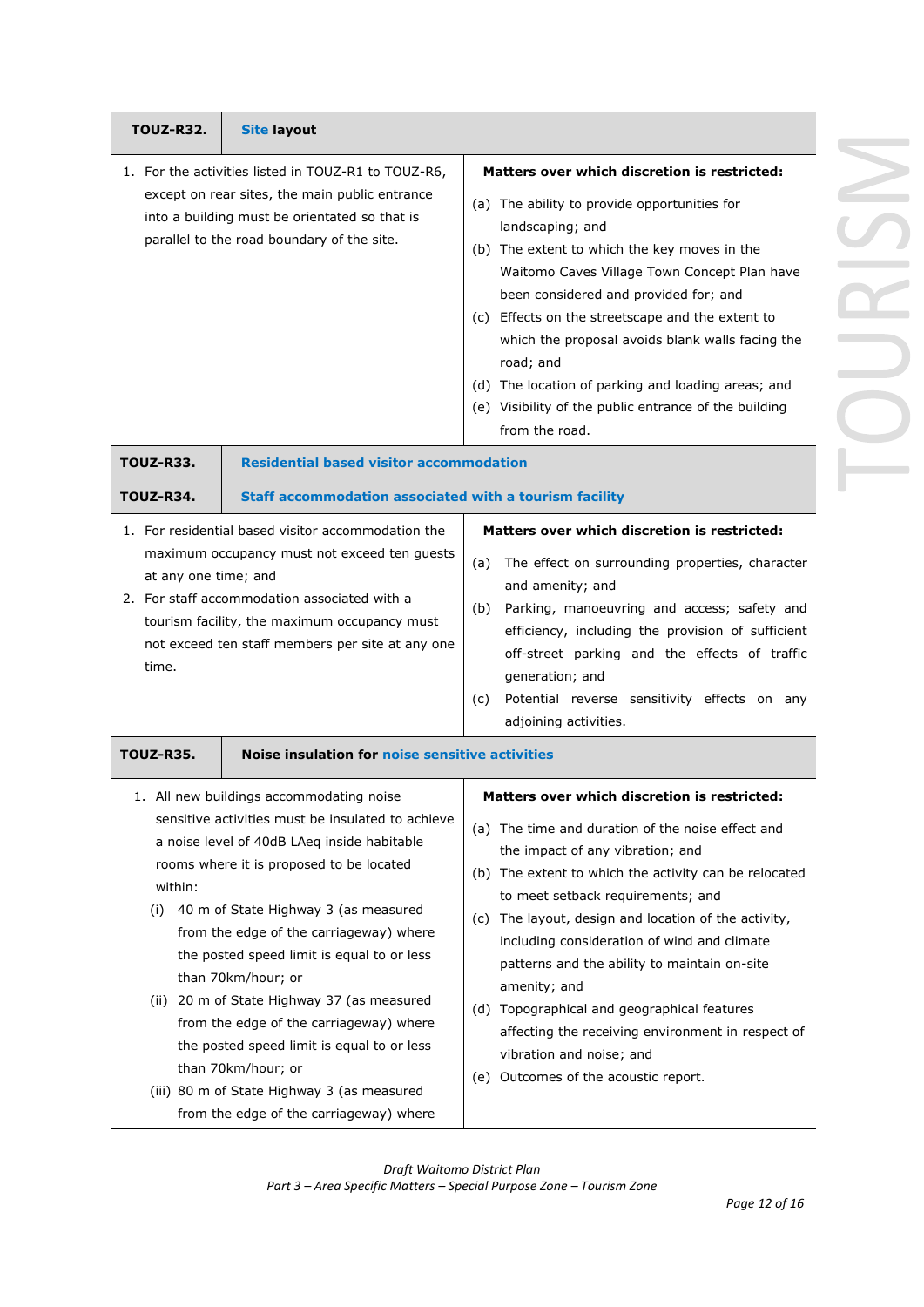| 70km/hour<br><b>AND</b><br>2.<br>A<br>rule; and<br>and Structures | the posted speed limit is greater than<br>70km/hour; or<br>(iv) 40 m of State Highway 37 (as measured<br>from the edge of the carriageway) where<br>the posted speed limit is greater than<br>report from an experienced<br>acoustic<br>practitioner must be submitted at the time of<br>application to demonstrate compliance with this<br>3. This rule does not apply to any item of historic<br>heritage listed in <b>SCHED1</b> - Heritage Buildings |                                                                                                                                                                                                                                                                                                                                                                                                    |  |
|-------------------------------------------------------------------|----------------------------------------------------------------------------------------------------------------------------------------------------------------------------------------------------------------------------------------------------------------------------------------------------------------------------------------------------------------------------------------------------------------------------------------------------------|----------------------------------------------------------------------------------------------------------------------------------------------------------------------------------------------------------------------------------------------------------------------------------------------------------------------------------------------------------------------------------------------------|--|
| <b>TOUZ-R36.</b>                                                  | <b>Impermeable surfaces</b>                                                                                                                                                                                                                                                                                                                                                                                                                              |                                                                                                                                                                                                                                                                                                                                                                                                    |  |
| the net site area.                                                | 1. Impermeable surfaces must not exceed 60% of                                                                                                                                                                                                                                                                                                                                                                                                           | Matters over which discretion is restricted:<br>Whether effective on-site stormwater disposal<br>(a)<br>can be achieved in a range of stormwater<br>events; and<br>The extent to which any increase in the level of<br>(b)<br>impermeable surfaces will potentially result in<br>stormwater run-off to adjoining properties; and<br>Alternative methods of retaining stormwater on<br>(c)<br>site. |  |
| <b>TOUZ-R37.</b>                                                  | <b>Maximum building coverage</b>                                                                                                                                                                                                                                                                                                                                                                                                                         |                                                                                                                                                                                                                                                                                                                                                                                                    |  |
|                                                                   | 1. The maximum total building coverage on a site<br>must not exceed 35 % of the net site area.                                                                                                                                                                                                                                                                                                                                                           | Activity status where compliance is not<br>achieved: DIS                                                                                                                                                                                                                                                                                                                                           |  |
| <b>TOUZ-R38.</b>                                                  | developments                                                                                                                                                                                                                                                                                                                                                                                                                                             | Minimum outdoor service space - papakäinga, co-housing and tiny house                                                                                                                                                                                                                                                                                                                              |  |
| 1. Each<br>boundary of the site.                                  | development<br>provide<br>must<br>one<br>communally accessible outdoor service space<br>with a minimum area of 10 m <sup>2</sup> which must be<br>screened so that it is not visible from the road                                                                                                                                                                                                                                                       | Activity status where compliance is not<br>achieved: DIS                                                                                                                                                                                                                                                                                                                                           |  |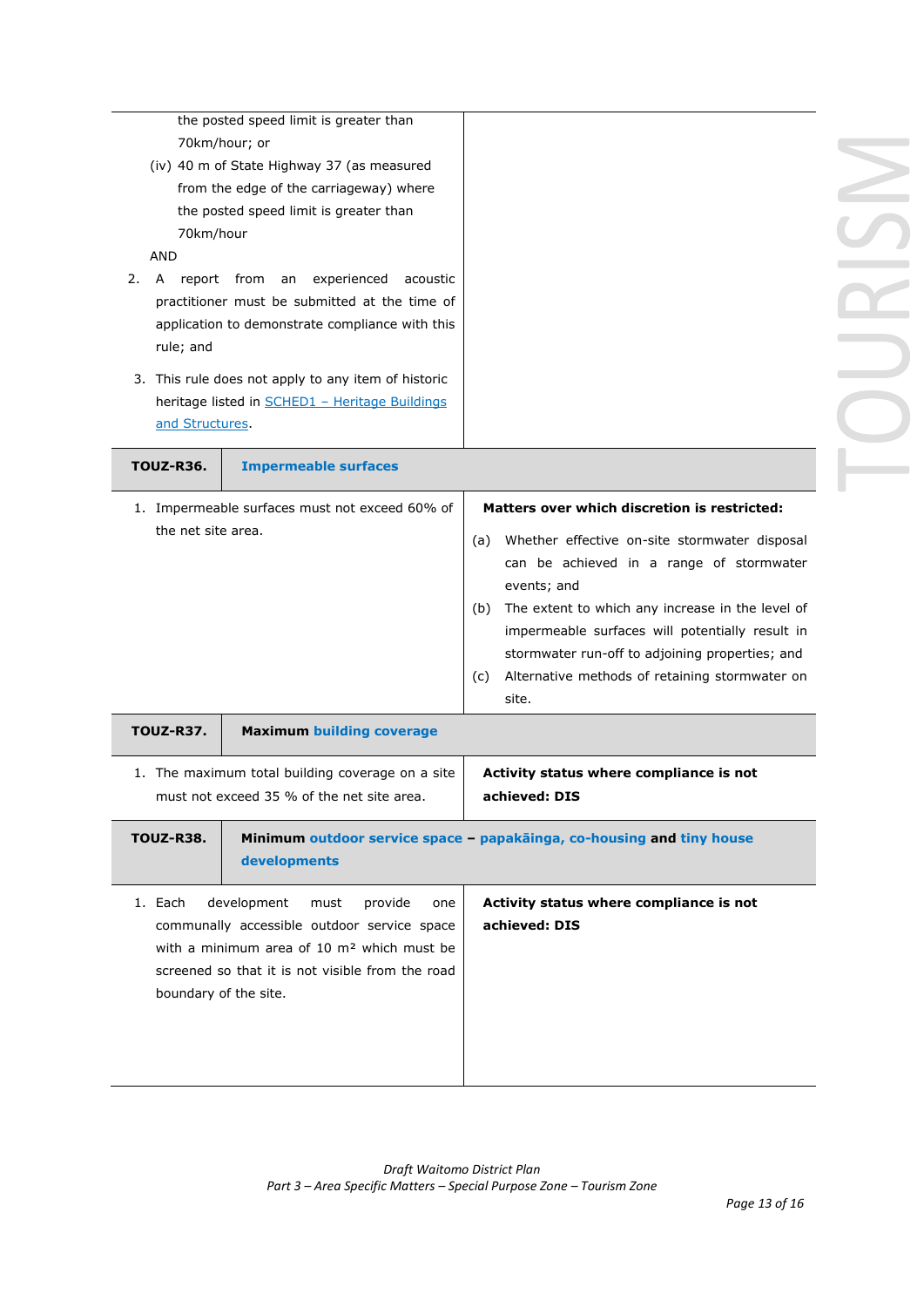|     | <b>TOUZ-R39.</b>      | reticulation                                                                                                                                                                                                                                                                            | Maximum number of residential units - sites serviced by wastewater     |
|-----|-----------------------|-----------------------------------------------------------------------------------------------------------------------------------------------------------------------------------------------------------------------------------------------------------------------------------------|------------------------------------------------------------------------|
|     |                       | The maximum number of buildings per site is:                                                                                                                                                                                                                                            | Activity status where compliance is not                                |
|     | unit on the site; and | 1. One residential unit per 450 $m2$ of net site area,<br>except sites less than 450 m <sup>2</sup> existing on (date<br>of plan notification) may erect one residential<br>2. Either one tiny house or one minor residential                                                           | achieved: DIS                                                          |
|     | unit;                 |                                                                                                                                                                                                                                                                                         |                                                                        |
| OR. |                       |                                                                                                                                                                                                                                                                                         |                                                                        |
|     | site area; or         | 3. One set of duplex dwellings per 800 m <sup>2</sup> of net                                                                                                                                                                                                                            |                                                                        |
|     |                       | 4. Co-housing developments of no more than 6<br>household units where 400 m <sup>2</sup> of net site area is<br>provided per residential unit; or                                                                                                                                       |                                                                        |
|     |                       | 5. A tiny house development comprising of no<br>more than 6 tiny houses where 200 m <sup>2</sup> of net<br>site area is provided per tiny house; or                                                                                                                                     |                                                                        |
|     | unit.                 | 6. A papakāinga unit or papakāinga development<br>comprising of no more than 6 papakainga units<br>where 200 $m2$ of net site area is provided per                                                                                                                                      |                                                                        |
|     | TOUZ-R40.             | reticulation                                                                                                                                                                                                                                                                            | Maximum number of residential units - sites not serviced by wastewater |
|     | area; and             | 1. One residential unit per 2500 m <sup>2</sup> of net site                                                                                                                                                                                                                             | Activity status where compliance is not<br>achieved: DIS               |
| 2.  |                       | Either one tiny house or one minor residential                                                                                                                                                                                                                                          |                                                                        |
| OR. | unit                  |                                                                                                                                                                                                                                                                                         |                                                                        |
|     | site area; or         | 3. One set of duplex dwellings per 2500 m <sup>2</sup> of net                                                                                                                                                                                                                           |                                                                        |
|     |                       | 4. Co-housing developments, papakāinga<br>developments and tiny house developments of<br>no more than 6 residential units/tiny houses<br>respectively, must be on a site of sufficient size<br>to contain the treatment and disposal of<br>wastewater and stormwater resulting from any |                                                                        |
|     |                       | development within the site boundaries.                                                                                                                                                                                                                                                 |                                                                        |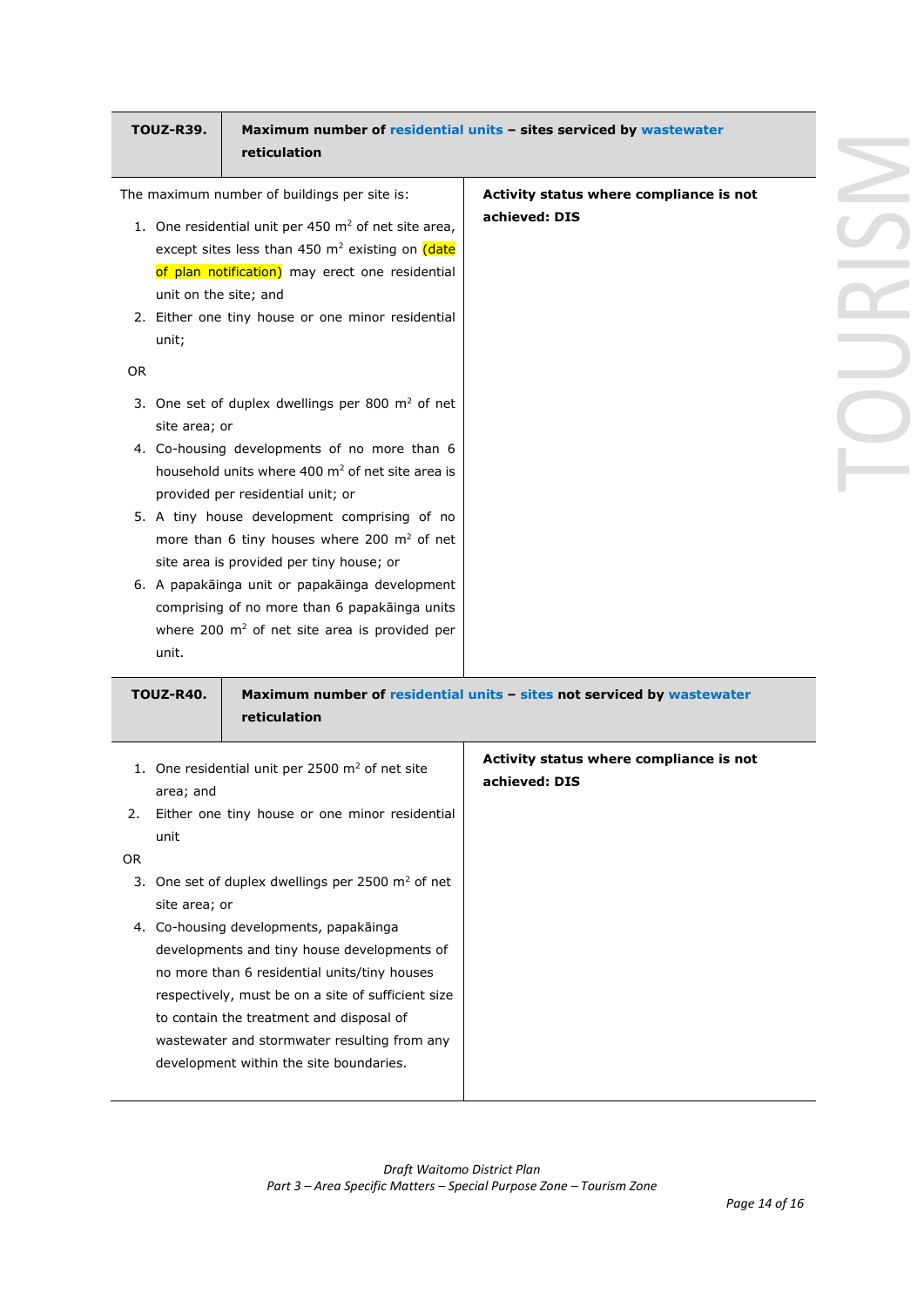| <b>TOUZ-R41.</b><br><b>Servicing</b>                                  |                                         |  |
|-----------------------------------------------------------------------|-----------------------------------------|--|
| 1. Where a connection to the Council's reticulated                    | Activity status where compliance is not |  |
| water supply system is not available, all                             | achieved: DIS                           |  |
| developments must have an independent                                 |                                         |  |
| potable water supply for activities on the site;                      |                                         |  |
| and                                                                   |                                         |  |
| 2. Where a connection to the Council's reticulated                    |                                         |  |
| wastewater system is not available, all                               |                                         |  |
| developments must be on a site of sufficient size                     |                                         |  |
| to contain the treatment and disposal of                              |                                         |  |
| wastewater resulting from any development                             |                                         |  |
| within the site boundaries; and                                       |                                         |  |
| 3. All developments must be on a site of sufficient                   |                                         |  |
| size to enable on site detention and disposal of                      |                                         |  |
| stormwater (as measured in a 10% AEP); and                            |                                         |  |
| 4. Where water is not supplied by Council or a                        |                                         |  |
| private community supply, each site must                              |                                         |  |
| provide access to a water supply for firefighting                     |                                         |  |
| purposes that is:                                                     |                                         |  |
| (i) Accessible to firefighting equipment; and                         |                                         |  |
| (ii) Between 6 and 90 metres from any                                 |                                         |  |
| building housing a residential activity on                            |                                         |  |
| the site; and                                                         |                                         |  |
| (iii) Located on the site except where the                            |                                         |  |
| specified volume or flow of water is in a                             |                                         |  |
| water body that is within the required                                |                                         |  |
| distances; and                                                        |                                         |  |
| (iv) Either stores at least 45,000 litres of water                    |                                         |  |
| or provides at least 25 litres of water per<br>second for 30 minutes. |                                         |  |
|                                                                       |                                         |  |
| Note: See SNZ PAS 4509:2008 New Zealand Fire                          |                                         |  |
| Service Firefighting Water Supplies Code of Practice                  |                                         |  |
| for further information about managing fire risk and                  |                                         |  |

*Page 15 of 16*

*storage of water for firefighting purposes.*